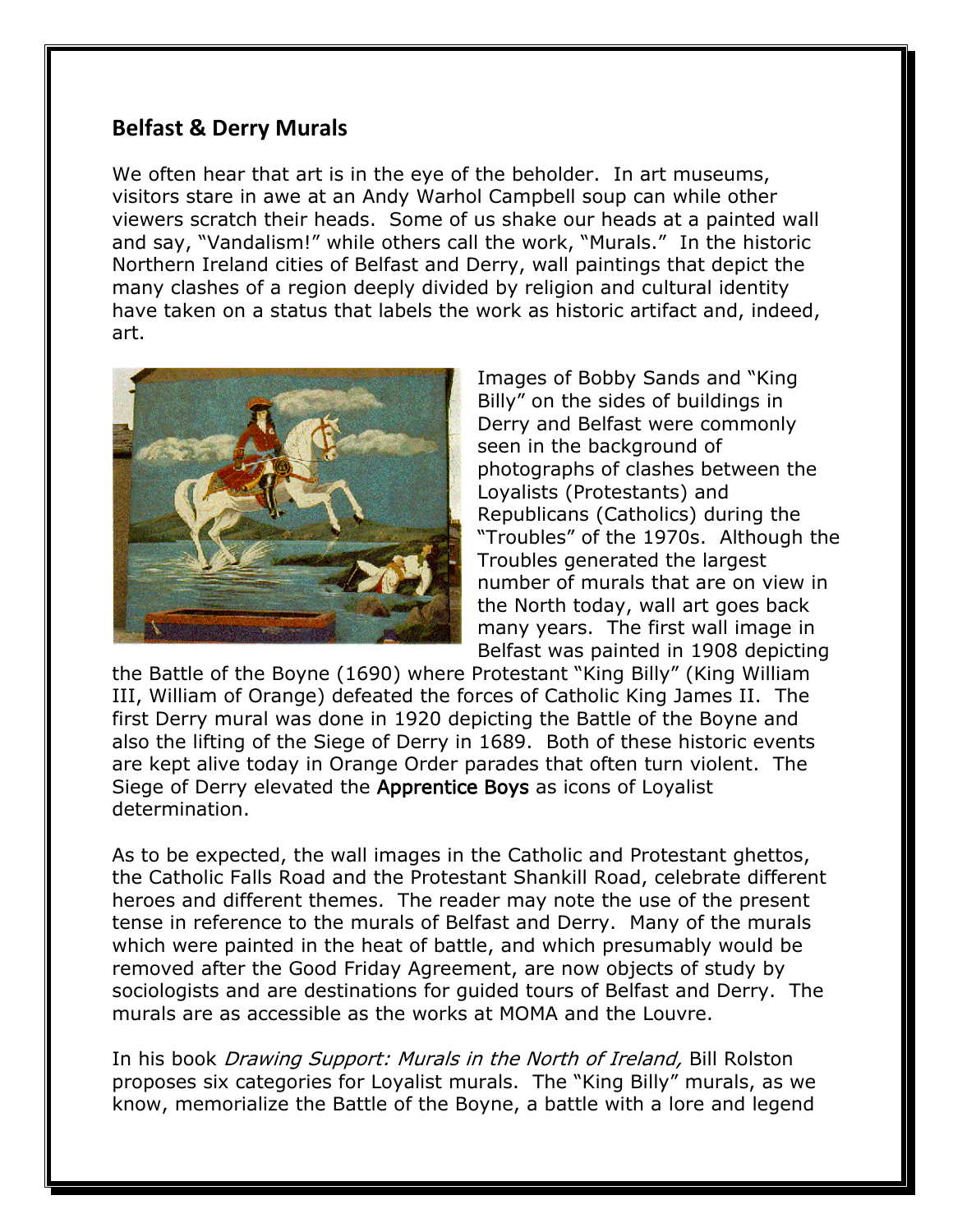that ranks it with the Rubicon and Thermopolis and other signature national struggles. The Battle of Boyne is commemorated each year on the twelfth of July in a march organized by the Apprentice Boys members of the Orange Lodge. Mr. Rolston writes in his book: "this event is frequently depicted as merely cultural, a sort of a unionist Mardi Gras, but it is limited to members of the Orange Order Lodge which Nationalist cannot join." Interestingly, another battle, the Battle of the Somme, appears in murals to honor the Ulster Division which suffered devastating losses in the bloodletting at the Somme in World War I. Many Irish born soldiers fought in the English army on the continent in WWI, the story told movingly in Tom Phelan's novel The Canal Bridge. Other historical themes, such as the founding of the Ulster Volunteer Force and the Orange Order, are commonly seen in Protestant sections of Belfast and Derry.

Flags of all kinds are a category in Rolston's book. Popular are the Union Jack, the Scottish flag, the flag of St. Andrew and the Red Hand. The Red Hand is an image in the flag of the province of Ulster. It is associated with Hugh O'Neill and even earlier is found in Gaelic myth. However, most recently, owing to its place in the Ulster flag, the Red Hand has become a Loyalist symbol. Oona Woods, in her book Seeing Is Believing: Murals in Derry, says about the Red Hand, "The Red Hand is a traditional symbol of both the nationalists and unionists in the North. It can be viewed as a hand to say Stop. This would tie in with the Not an Inch and No Surrender ethos of loyalist unionism."



Memorials have a place in Loyalist murals, too. Soldiers killed during the Troubles and admired politicians, like Edward Carson and George Seawright, can be found honored on Northern Ireland walls. Paramilitary murals dominated the walls of Derry and Belfast during the Troubles. They depict killings by the Republicans or repeat the determination of No Surrender or celebrate successful Loyalist actions against the Republicans.

There are non-political cartoons, too, which are humorous or which celebrate the heroes of the soccer pitch.

Republican murals grew directly from the Troubles. The Catholics had no Battle of the Boyne or King Billy but the era of the '70s gave them Bobby Sands and Bernadette Devlin and images of armed struggle to paint on the walls of the Catholic ghettos.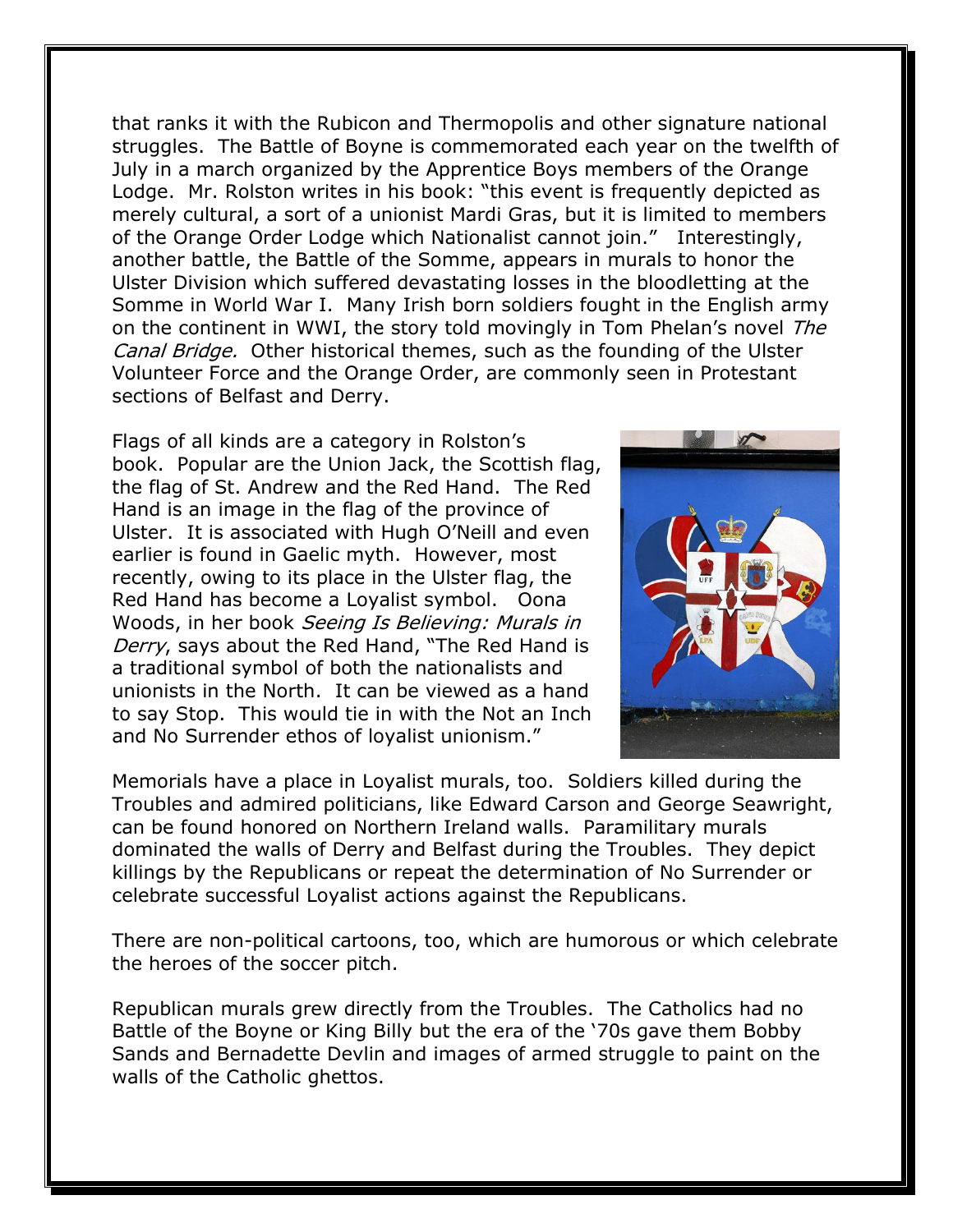Republican murals started with the "Blanket Protests" which were provoked by the change in 1976 of the Republican prisoners' Special Category Status. The Republican prisoners refused to wear the clothing given to common criminals. A direct result of the Blanket Protest was the hunger strikes of 1981 which led to the death by starvation of ten prisoners. The prison protests led to colorful wall paintings of blanket protestors with



embellishments of flags, coffins and "H" for H Block, a reference to the "H" shaped buildings at Long Kesh also called the Maze, the notorious prison located in Lisburn, Co. Antrim and the site of the hunger strikes. The images in this group of murals were full of the Irish tricolor flag and James Connolly's Starry Plough of the Easter Rising. The painters proclaimed injustice in images of non-jury trials and

beatings during interrogation. The face of Bobby Sands, the most well known of the hunger strikers, can be found almost everywhere on the sides of buildings in Catholic neighborhoods in Belfast and Derry.

A popular theme among Republican murals is the many sectarian clashes during the Troubles. One dramatic protest that is remembered in wall paintings is the Battle of the Bogside. On August 12-14, 1969 in Derry the residents of the Bogside, a Catholic area, protested against a Loyalist Apprentice Boys Parade along the city walls past their area. The protest turned into a riot which the local Royal Ulster Constabulary could not contain, so the British Army was called in to restore order. The presence of the British Army in the North then became a subject of paintings along with images of armed IRA men, frequently with balaclavas hiding their faces, and a memorial to the death of eighteen IRA paramilitaries gave the world the image of Belfast and Derry as cities in the hands of the gunmen.

Although direct references to the Troubles are the most common subjects of the Republican murals in Belfast and Derry, the wall paintings in the Catholic areas also advertise Sinn Féin candidates for election, such as Gerry Adams, and remind Catholic residents of their heroes, like Patrick Pearse and James Connolly, both signers of the Proclamation of Independence in 1916. Tourists visiting the murals must be surprised to see images of Che Guevara, Lenin, the Palestine Liberation Organization and scenes from the Russian Revolution of 1917 on walls in Northern Ireland. Many in the IRA at